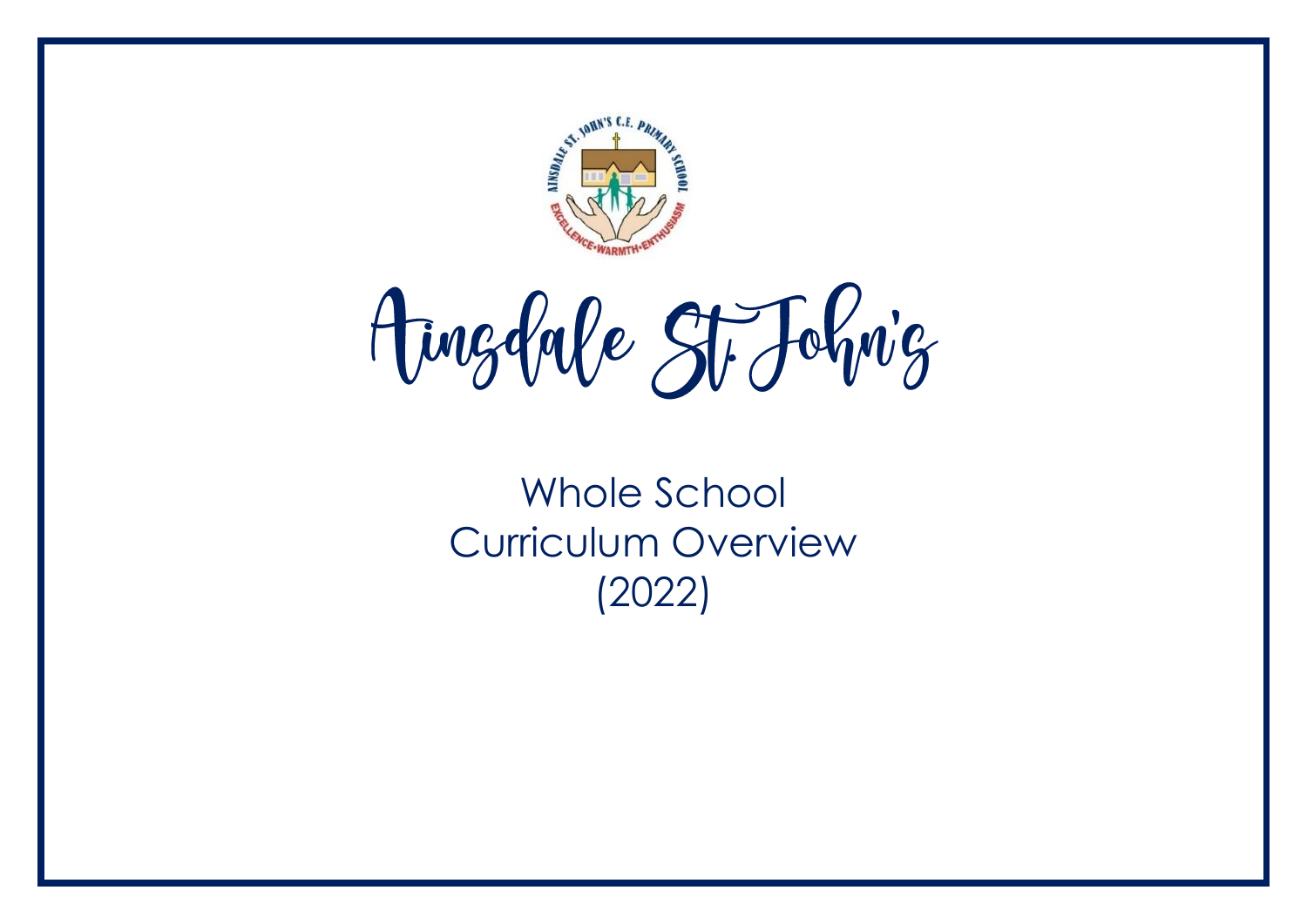

| <b>RECEPTION</b>                                                   | <b>Autumn 1</b>                                                                                                                                                                                                                                                                                                                                    | <b>Autumn 2</b>                                                                                                                                             | Spring 1                                                                                                                       | <b>Spring 2</b>                                                                                                                                                                                                                                                                                                                                            | <b>Summer 1</b>                                                                                                                       | <b>Summer 2</b>                                                                                                                                                                                                                                                                   |
|--------------------------------------------------------------------|----------------------------------------------------------------------------------------------------------------------------------------------------------------------------------------------------------------------------------------------------------------------------------------------------------------------------------------------------|-------------------------------------------------------------------------------------------------------------------------------------------------------------|--------------------------------------------------------------------------------------------------------------------------------|------------------------------------------------------------------------------------------------------------------------------------------------------------------------------------------------------------------------------------------------------------------------------------------------------------------------------------------------------------|---------------------------------------------------------------------------------------------------------------------------------------|-----------------------------------------------------------------------------------------------------------------------------------------------------------------------------------------------------------------------------------------------------------------------------------|
| <b>Topic</b>                                                       | All About Me /<br><b>Traditional Tales</b>                                                                                                                                                                                                                                                                                                         | Autumn / Journeys /<br><b>Celebrations</b>                                                                                                                  | Dinosaurs /<br><b>Celebrations</b><br>Continued                                                                                | <b>Animals / Minibeasts</b>                                                                                                                                                                                                                                                                                                                                | <b>Superheroes</b>                                                                                                                    | Pirate / Seaside<br><b>Adventures</b>                                                                                                                                                                                                                                             |
| <b>Communication and</b><br>Language (C&L) /<br>Literacy           | Focus Text 1:<br><b>The Gingerbread</b><br>Man<br>by Mara Alperin<br>Writing Outcome: To<br>create their own<br>drawings to represent<br>the story and orally<br>retell it.<br>Focus Text 2:<br>The Three Little Pigs<br>by Mara Alperin<br>Writing Outcome: To<br>create their own<br>drawings to represent<br>the story and orally<br>retell it. | Focus Text:<br>The Journey Home by<br>Emma Levey<br>Writing Outcome:<br>To write their own re-<br>telling of the story.                                     | Focus Text:<br>Giganotosaurus<br>by Jonny Duddle<br>Writing Outcome:<br>Retell/rewrite of the<br>story.                        | Focus Text 1:<br>I'm Going to Eat this<br>Ant by<br>Chris-Naylor<br><b>Ballesteros</b><br>Writing Outcome:<br>To write a list.<br>Focus Text 2:<br>Let's all Creep<br>through Crocodile<br><b>Creek</b> by Jonny<br>Lambert<br>Writing Outcome:<br>To create a story<br>map of the journey<br>and describe by<br>writing<br>labels/captions/<br>sentences. | Focus Text:<br>Supertato<br>by Sue Hendra<br>Writing Outcome:<br>To create a wanted<br>poster with character<br>description.          | Focus Text 1:<br><b>The Pirates Are</b><br>Coming!<br>by John Condon<br>Writing Outcome:<br>To write from a<br>different point of<br>view.<br>Focus Text 2:<br>See Saw<br>by Tom Percival<br>Writing Outcome:<br>To sequence and<br>retell the story and to<br>rewrite the story. |
| <b>Additional Stories to</b><br>support Literacy, C&L<br>and PSHE. | The Colour Monster<br>Peace at Last<br>I am Wonder<br>The Little Red Hen<br>The Gingerbread Man<br><b>Billy Goats Gruff</b><br><b>Hansel and Gretel</b>                                                                                                                                                                                            | Room on the Broom<br>Pumpkin Soup Stick<br>Man<br>Leaf Man<br>The Christmas Story<br>The Jolly Christmas<br>Postman<br>The Gruffalo<br>The Gruffalo's Child | Squirrels New Year's<br>Resolution<br>The Way Back Home<br>Harry and his Bucketful<br>of Dinosaur series<br>The Dinosaur Diary | Superworm<br>Bugs, Bugs, Bugs<br>The Grouchy Ladybird<br>Mad About Minibeasts<br>Jungle Boogie<br>Farmyard Hullabaloo<br>The Ladybird Who<br>Heard<br><b>Giraffes Can't Dance</b>                                                                                                                                                                          | Various Supertato<br>books<br><b>Traction Man series</b><br>Super Duck<br>The Runaway Pea<br>Even Superheroes Have<br><b>Bad Days</b> | Sharing a Shell<br>Commotion in the<br>Ocean<br>Pirates in the<br>Supermarket<br>Pirates Love Underpants                                                                                                                                                                          |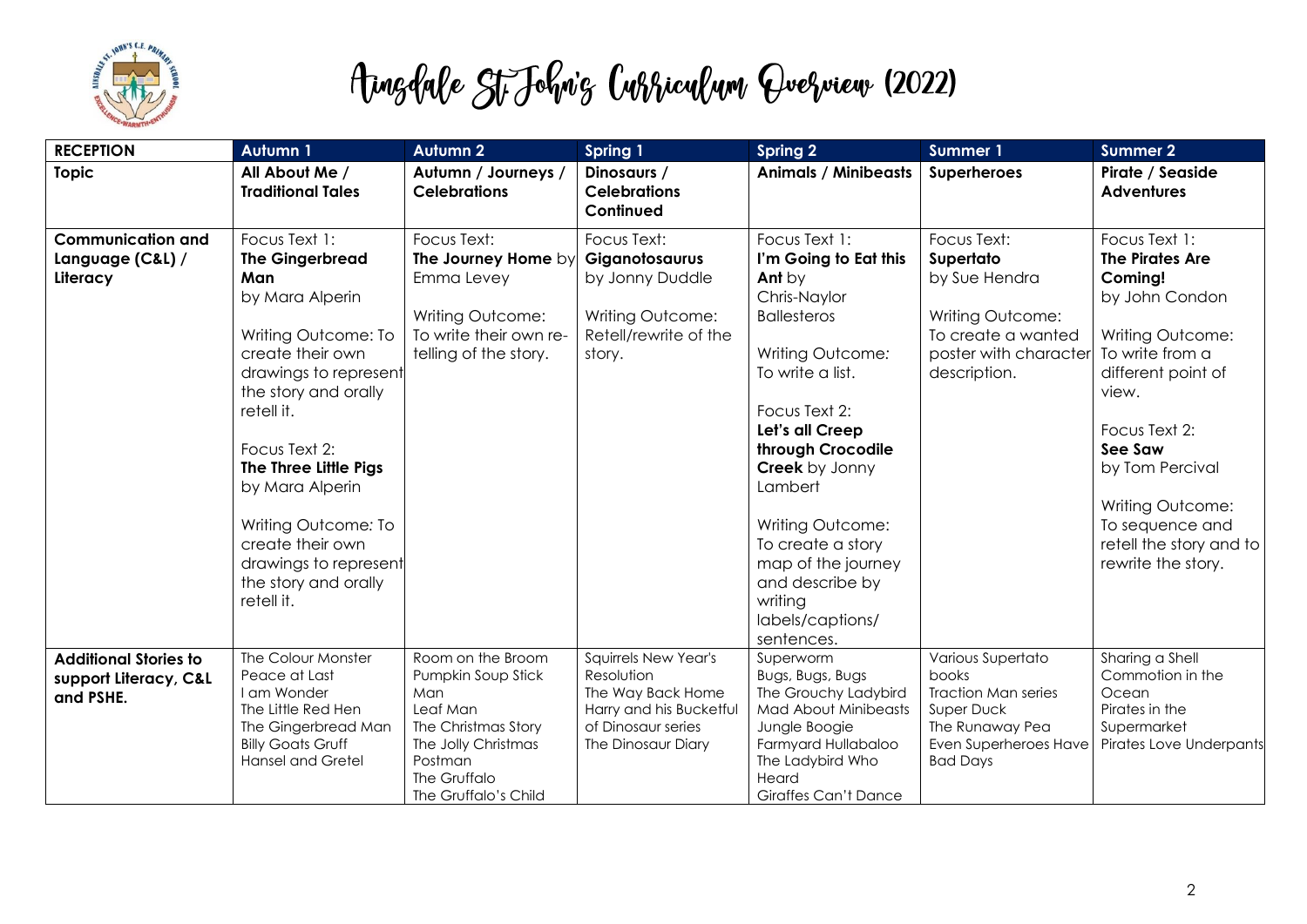| <b>Handwriting</b><br>Reading                                         | - Form lower-case and capital letters correctly.<br>- Develop the foundations of a handwriting style, which is fast, accurate and efficient.<br>- Develop their small motor skills so that they can use a range of tools competently, safely and confidently. Suggested tools: pencils for<br>drawing and writing.<br>- Read and understand simple sentences<br>- Use phonic knowledge to decode regular words and read them aloud accurately.<br>- Read some common irregular words.<br>- Demonstrate understanding about what they have read.                                                                                                                                                 |                                                                                                                                                                                                                                                                                                                                                                                                                                                                                                                                                                                                                                                                                                                                                                                                                                                                                                              |              |                        |                   |                                                                                                                                     |
|-----------------------------------------------------------------------|-------------------------------------------------------------------------------------------------------------------------------------------------------------------------------------------------------------------------------------------------------------------------------------------------------------------------------------------------------------------------------------------------------------------------------------------------------------------------------------------------------------------------------------------------------------------------------------------------------------------------------------------------------------------------------------------------|--------------------------------------------------------------------------------------------------------------------------------------------------------------------------------------------------------------------------------------------------------------------------------------------------------------------------------------------------------------------------------------------------------------------------------------------------------------------------------------------------------------------------------------------------------------------------------------------------------------------------------------------------------------------------------------------------------------------------------------------------------------------------------------------------------------------------------------------------------------------------------------------------------------|--------------|------------------------|-------------------|-------------------------------------------------------------------------------------------------------------------------------------|
| <b>Mathematics</b>                                                    | Number:<br>Match and sort<br>Compare amounts<br>Representing 1, 2,3<br>Measure, Shape and<br><b>Spatial Awareness:</b><br>Compare size, mass &<br>capacity<br>Exploring pattern                                                                                                                                                                                                                                                                                                                                                                                                                                                                                                                 | Number:<br>Number:<br>Number:<br>Number:<br>Number:<br>Comparing 1,2,3<br>Counting to 6,7 and<br>Number bonds to 5<br>Doubling<br>Adding by counting<br>Composition of 1,2,3<br>Number bonds to 10<br><b>on</b><br>Counting to 9 and 10<br>Representing<br>- ten frame<br>Taking away by<br>numbers to 5<br>Number bonds to 10<br>counting back<br>Counting to 20<br>One more, one less<br>- part whole model<br>Measure, Shape and<br>Measure, Shape and<br>Measure, Shape and<br>Measure, Shape and<br><b>Spatial Awareness:</b><br><b>Spatial Awareness:</b><br><b>Spatial Awareness:</b><br><b>Spatial Awareness:</b><br>Circle and Triangles<br>3-D Shapes<br>Making patterns<br>Time<br>Positional Language<br>Combining two<br>Exploring more<br>distance<br>Comparing groups<br>Shape with 4 sides<br>groups to find the<br>complex patterns<br>up to 10<br>Spatial awareness<br>whole<br>2-D Shapes |              |                        |                   | Halving and sharing<br>Odds and evens<br>Measure, Shape and<br><b>Spatial Awareness:</b><br>Length, height and<br>Weight & capacity |
| <b>Physical Development</b><br>(PD)                                   | Yoga                                                                                                                                                                                                                                                                                                                                                                                                                                                                                                                                                                                                                                                                                            | <b>Ball Skills</b>                                                                                                                                                                                                                                                                                                                                                                                                                                                                                                                                                                                                                                                                                                                                                                                                                                                                                           | <b>Dance</b> | <b>Fitness / Games</b> | <b>Gymnastics</b> | Athletics / Outdoor                                                                                                                 |
| Personal, Social and<br><b>Emotional</b><br><b>Development (PSHE)</b> | Throughout the year the children will be given the opportunity Throughout the year the children will be given the opportunity to:<br>to:<br>- Manage their own needs through personal hygiene.<br>- See themselves as valuable individuals.<br>- Know and talk about the different factors that support their overall<br>- Build constructive and respectful relationships<br>health and wellbeing: regular physical activity, healthy eating, tooth<br>Express their feelings and consider the feelings of others.<br>brushing, sensible amounts of 'screen time', having a good sleep routine<br>- Show resilience and perseverance in the face of challenge.<br>and being a safe pedestrian. |                                                                                                                                                                                                                                                                                                                                                                                                                                                                                                                                                                                                                                                                                                                                                                                                                                                                                                              |              |                        |                   |                                                                                                                                     |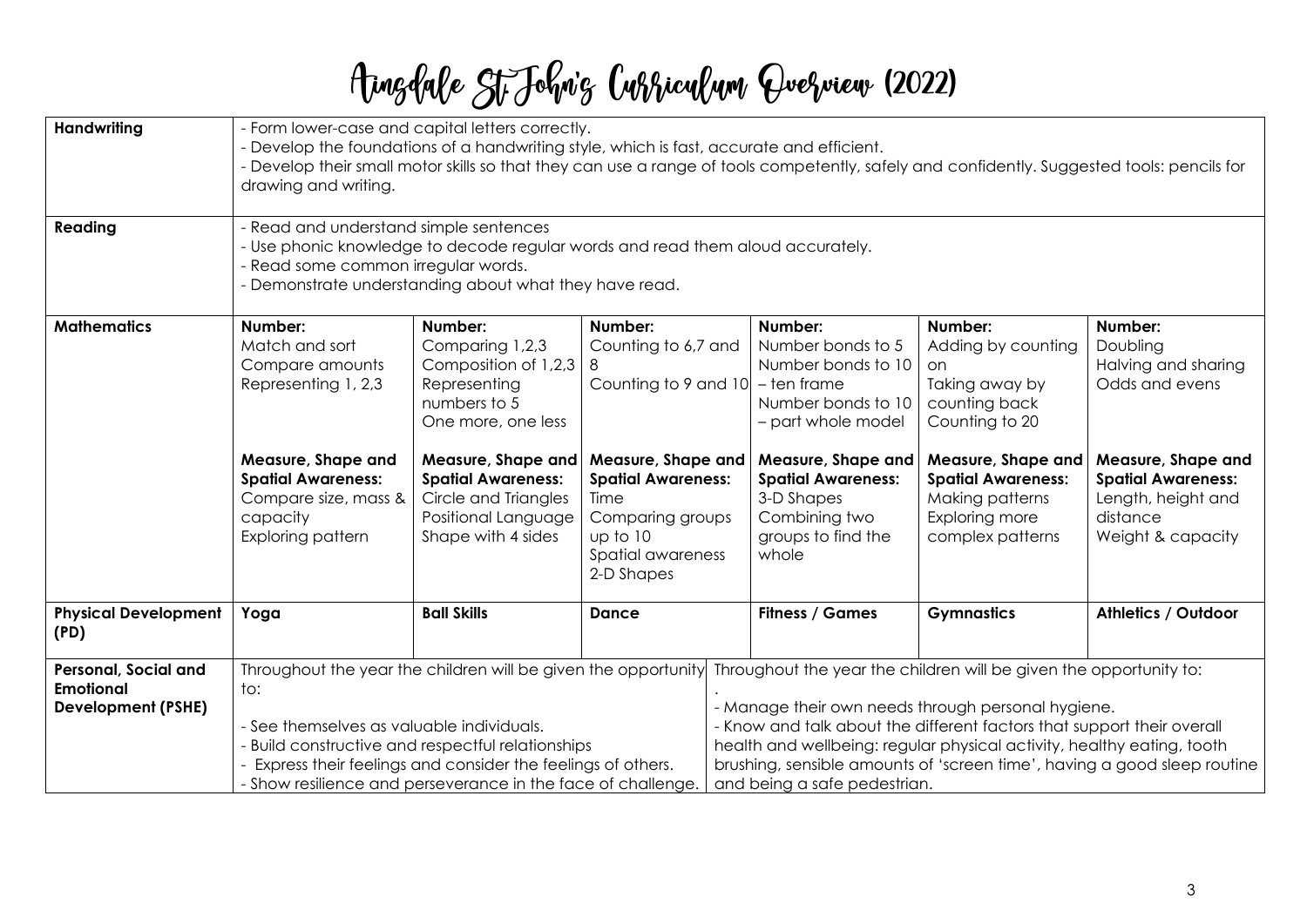|                                         | - Identify and moderate their own feelings socially and<br>emotionally.<br>- Think about the perspectives of others.                                                                                                                                                                                                                                                                 |                                                                                                                                                                                                                                                                                                                      |                                                                                                                                                                                                                                                                                                            |                                                                                                                                                                                                                                            |                                                                                                                                              |                                                                                                                                                                                                                                     |  |
|-----------------------------------------|--------------------------------------------------------------------------------------------------------------------------------------------------------------------------------------------------------------------------------------------------------------------------------------------------------------------------------------------------------------------------------------|----------------------------------------------------------------------------------------------------------------------------------------------------------------------------------------------------------------------------------------------------------------------------------------------------------------------|------------------------------------------------------------------------------------------------------------------------------------------------------------------------------------------------------------------------------------------------------------------------------------------------------------|--------------------------------------------------------------------------------------------------------------------------------------------------------------------------------------------------------------------------------------------|----------------------------------------------------------------------------------------------------------------------------------------------|-------------------------------------------------------------------------------------------------------------------------------------------------------------------------------------------------------------------------------------|--|
| <b>RE</b>                               | Unit 1: I Am Special<br>We are loved, valued<br>and made by God.<br><b>Unit 2: Harvest</b><br>Saying thank you at<br>Harvest time.<br>Why do we say thank<br>you to God at Harvest<br>time?                                                                                                                                                                                          | <b>Unit 3: Special</b><br>People<br>What makes a<br>person special?<br><b>Unit 4: Christmas</b><br>How do we<br>celebrate Jesus'<br>birthday?                                                                                                                                                                        | <b>Unit 5: Stories Jesus</b><br>Heard<br>Listening to the<br>stories Jesus heard.<br>Unit 6: Stories Jesus<br><b>Told</b><br>Why did Jesus tell<br>stories?                                                                                                                                                | <b>Unit 7: Easter</b><br>Why do we<br>celebrate Easter?                                                                                                                                                                                    | Unit 8: Friendship<br>What makes a good<br>friend?<br>Unit 9: Special Places<br>What makes a place<br>special/holy?                          | Unit 10: Prayer<br>What is prayer?<br><b>Unit 11: Special Times</b><br>How do we celebrate<br>special times?                                                                                                                        |  |
| <b>Understanding the</b><br>World (UTW) | All About Me /<br><b>Traditional Tales</b><br>- Talk about member<br>of their immediate<br>family and<br>community.<br>- Name and describe<br>people who are<br>familiar to them.<br>- Comment on images   they see, hear and<br>of familiar situations in<br>the past.<br>- Recognise that<br>people have different<br>beliefs and celebrate<br>special times in<br>different ways. | Autumn / Journeys<br><b>Celebrations</b><br>- Draw information<br>from a simple map.<br>- Recognise some<br>similarities and<br>differences between<br>life in other counties<br>- Describe what<br>feel whilst outside.<br>- Understand the<br>effect of changing<br>season on the<br>natural world around<br>them. | Dinosaurs /<br><b>Celebrations</b><br>Continued<br>- Comment on<br>images of familiar<br>situations in the past.<br>- Compare and<br>contrast characters<br>from stories.<br>- Draw information<br>from a simple map.<br>- Understand that<br>some places are<br>special to members<br>of their community. | <b>Animals / Minibeast</b><br>- Explore the natural<br>world around them.<br>- Compare and<br>contrast characters<br>from stories,<br>including figures<br>from the past.<br>- Describe what they<br>see, hear and feel<br>whilst outside. | <b>Superheroes</b><br>- Compare and<br>contrast characters<br>from stories.<br>- Name and<br>describe people<br>who are familiar to<br>them. | <b>Pirates / Seaside</b><br><b>Adventures</b><br>- Explore the natural<br>world around them.<br>- Draw information<br>from a simple map<br>- Recognise some<br>environments that are<br>different to the one in<br>which they live. |  |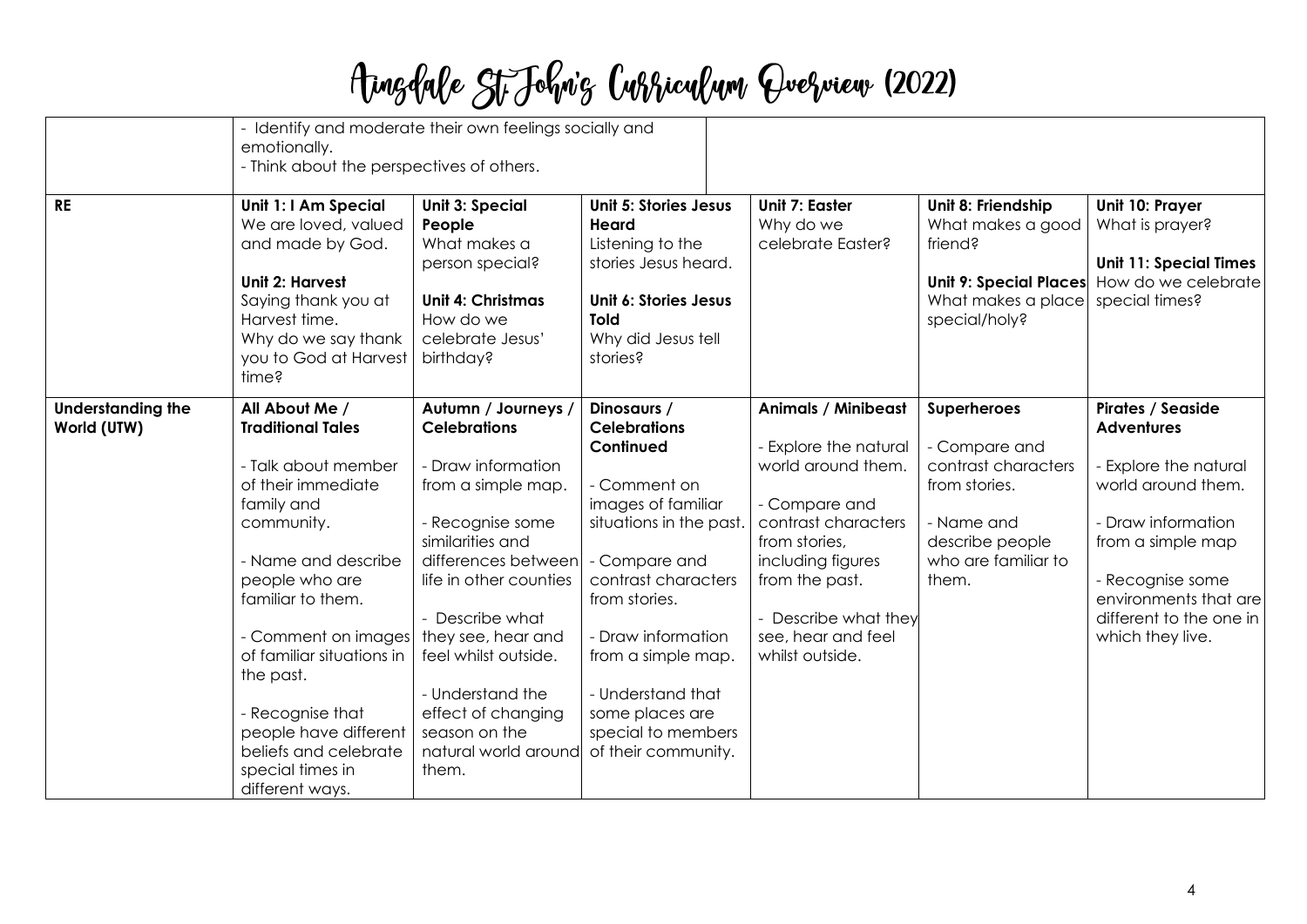| <b>Expressive Arts and</b><br>Design (EAD) - Art &<br><b>Design Element</b> | - Develop storylines in their pretend play.<br>- Watch and talk about dance and performance art, expressing their feelings and responses.<br>- Explore, use and refine a variety of artistic effects to express their ideas and feelings.<br>- Return to and build on their previous learning, refining ideas and developing their ability to represent them.<br>- Create collaboratively sharing ideas, resources and skills. |                                                                                                                                                                                                                                                                                                                                                                                                                                                                                                                                                                                               |                                                                                                                                                                                                                                                                                                                                                                                                                                                   |  |  |  |  |
|-----------------------------------------------------------------------------|--------------------------------------------------------------------------------------------------------------------------------------------------------------------------------------------------------------------------------------------------------------------------------------------------------------------------------------------------------------------------------------------------------------------------------|-----------------------------------------------------------------------------------------------------------------------------------------------------------------------------------------------------------------------------------------------------------------------------------------------------------------------------------------------------------------------------------------------------------------------------------------------------------------------------------------------------------------------------------------------------------------------------------------------|---------------------------------------------------------------------------------------------------------------------------------------------------------------------------------------------------------------------------------------------------------------------------------------------------------------------------------------------------------------------------------------------------------------------------------------------------|--|--|--|--|
| <b>Expressive Arts and</b><br>Design (EAD) - Music<br>Element               | - Develop storylines in their pretend play.<br>Topics:<br>Me! & My Stories<br>- Focus: Learn to sing nursery rhymes and<br>action songs.<br>Throughout Reception, the children will be<br>taught:<br>- To begin to build a repertoire of songs and<br>dances.<br>- To explore the different sounds of<br>instruments.                                                                                                          | -Listen attentively, move to and talk about music, expressing their feelings and responses.<br>- Watch and talk about dance and performance art, expressing their feelings and responses.<br>- Sing in a group or on their own, increasingly matching the pitch and following the melody.<br>Topics:<br><b>Everyone! &amp; Our World</b><br>- Focus: Continue to sing nursery rhymes,<br>songs and action songs.<br>Throughout Reception, the children will be<br>taught:<br>- To begin to build a repertoire of songs and<br>dances.<br>- To explore the different sounds of<br>instruments. | Topics:<br><b>Big Bear Funk</b><br>- Focus: Big Bear Funk is a transition unit that<br>prepares children for their musical learning<br>in Year 1.<br><b>Reflect, Rewind and Replay</b><br>- Focus: This Unit of Work consolidates the<br>learning that has occurred during the year.<br>Throughout Reception, the children will be<br>taught:<br>- To begin to build a repertoire of songs and<br>dances.<br>- To explore the different sounds of |  |  |  |  |
|                                                                             |                                                                                                                                                                                                                                                                                                                                                                                                                                |                                                                                                                                                                                                                                                                                                                                                                                                                                                                                                                                                                                               | instruments.<br>- To use what they have learnt about media<br>and materials in original ways, thinking<br>about uses and purposes. They represent<br>their own ideas, thoughts and feelings<br>through design and technology, art, music,<br>dance, role-play and stories.                                                                                                                                                                        |  |  |  |  |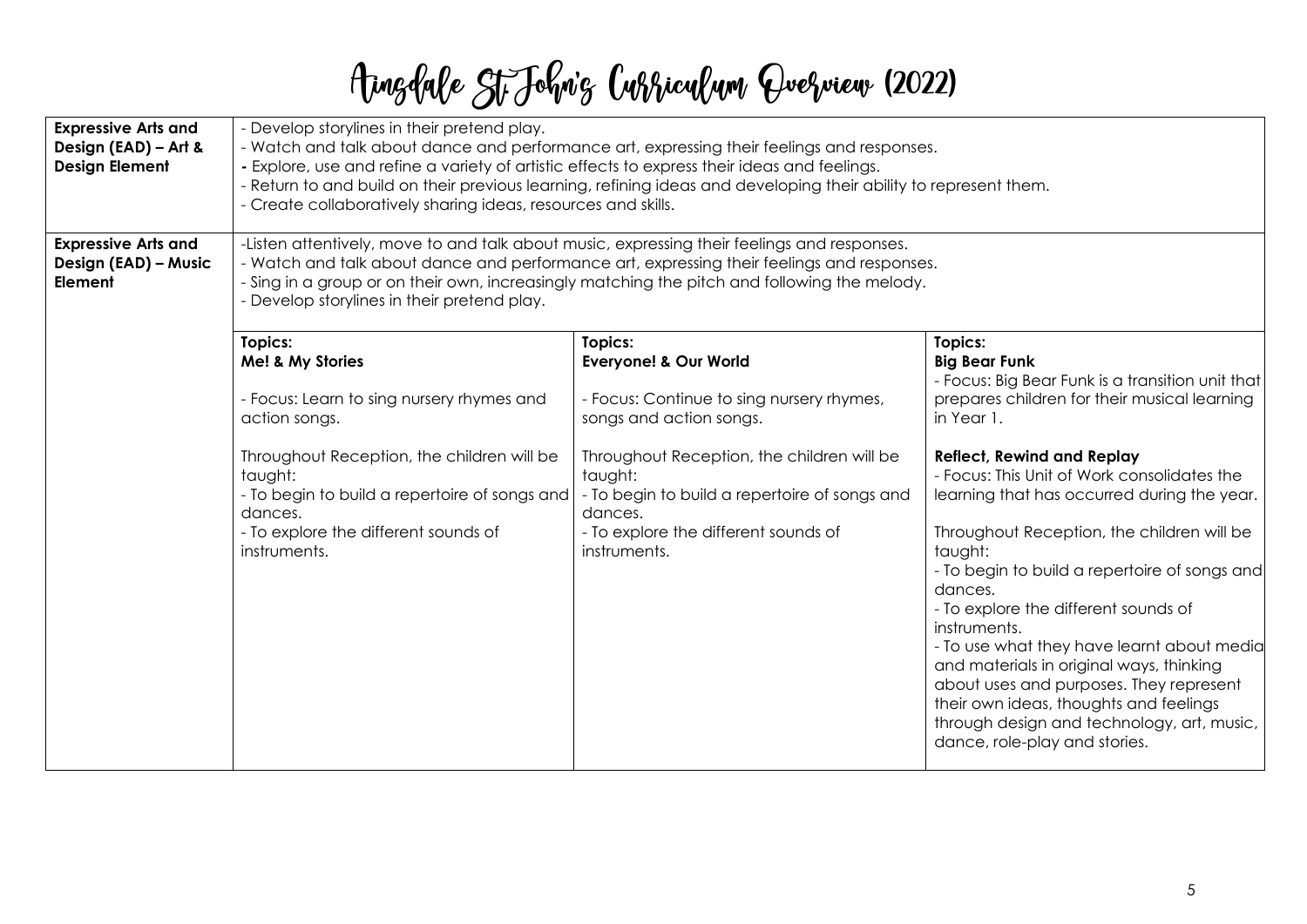

| YEAR <sub>1</sub> | Autumn 1                                                                                                                                                                       | <b>Autumn 2</b>                                                                                                                                      | Spring 1                                                                                                                                                        | <b>Spring 2</b>                                                                                                                                                                                                              | <b>Summer 1</b>                                                                                                                                                                                              | <b>Summer 2</b>                                                                                                                                                                                                          |
|-------------------|--------------------------------------------------------------------------------------------------------------------------------------------------------------------------------|------------------------------------------------------------------------------------------------------------------------------------------------------|-----------------------------------------------------------------------------------------------------------------------------------------------------------------|------------------------------------------------------------------------------------------------------------------------------------------------------------------------------------------------------------------------------|--------------------------------------------------------------------------------------------------------------------------------------------------------------------------------------------------------------|--------------------------------------------------------------------------------------------------------------------------------------------------------------------------------------------------------------------------|
| English           | Reading: The<br>penguin who wanted<br>to find out by Jill<br>Tomlinson<br>Writing: Lost and<br>Found, Oliver Jeffers<br>Outcome: Fiction -<br>Story based on same<br>structure | Reading: Little Red<br>Riding Hood and<br>Jack and the<br><b>Beanstalk texts</b><br>Writing: Nibbles,<br>Emma Yarlett<br>Outcome: Recount -<br>Diary | Reading: The tiger<br>who came to tea by<br>Judith Kerr<br>Writing: The Lion<br>Inside, Rachel Bright<br>Outcome: Fiction -<br>Story based on same<br>structure | Reading: How to<br>wash a woolly<br>mammoth by<br>Michelle Robinson<br>and Kate Hindley<br>Writing: The Curious<br>Case of the Missing<br>Mammoth, Ellie<br>Hattie<br>Outcome: Fiction -<br>Story based on same<br>structure | Reading: It was a<br>dark and stormy<br>night by Janet and<br>Allan Ahlberg<br>Writing: Toys in<br>Space, Mini Grey<br>Outcome: Fiction -<br>Story based on same<br>structure<br>Extension -<br>Instructions | Reading: Old bear<br>stories by Jane Hissey<br>Writing: Goldilocks<br>and Just the One<br>Bear, Leigh<br>Hodgkinson<br>Outcome: Fiction-<br>Story based on same<br>structure<br>Extension - Non-<br>chronological report |
| <b>Maths</b>      | Number: Place value<br>(within 10)<br>Number: Addition<br>and subtraction<br>(within 10)                                                                                       | Number: Addition<br>and subtraction<br>(within 10)<br>Geometry: Shape<br>Number: Place value<br>(within 20)                                          | Number: Addition<br>and subtraction<br>(within 20)<br>Number: Place value<br>(within 50)                                                                        | Number: Place value<br>(within 50)<br>Measurement:<br>Length and height<br>Measurement:<br>Weight and volume                                                                                                                 | Number:<br>Multiplication and<br>division<br>Number: Fractions<br>Geometry: Position<br>and direction                                                                                                        | Number: Place value<br>(within $100$ )<br>Measurement:<br>Money<br>Measurement: Time                                                                                                                                     |
| Science           | The Body/Senses                                                                                                                                                                | Seasonal Changes                                                                                                                                     | Animals -<br>Groups/Diets                                                                                                                                       | Plants                                                                                                                                                                                                                       | Seasonal Changes                                                                                                                                                                                             | <b>Materials</b>                                                                                                                                                                                                         |
| <b>RE</b>         | Harvest Sukkot<br>God and Creation<br>Who made the<br>World?                                                                                                                   | Christmas Story<br>Why does Christmas<br>matter to Christians?                                                                                       | Jesus was Special                                                                                                                                               | Easter<br>Celebrating New Life<br>and new beginnings.<br>Why does Easter<br>matter to Christians?                                                                                                                            | Why is Baptism<br>special?<br>How do people of<br>other faiths welcome<br>babies? How do<br>people of no faith<br>welcome new<br>babies?                                                                     | Joseph                                                                                                                                                                                                                   |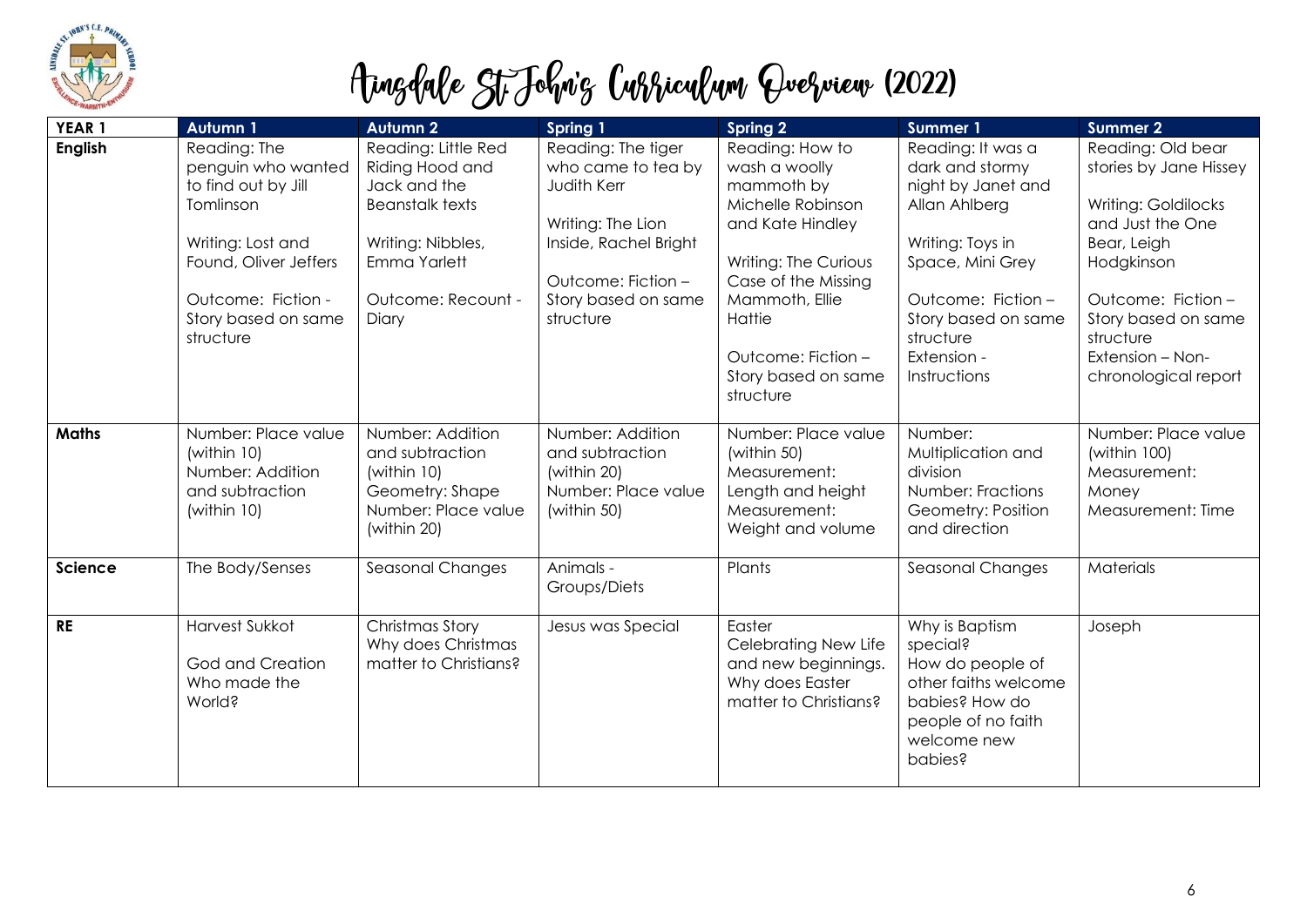| Computing         | Computing Systems<br>and Networks -<br><b>Technology Around</b><br>Us | Creating Media -<br>Digital Writing            | Creating Media -<br><b>Digital Painting</b> | Programming A -<br>Moving a robot                                                   | Data & Information -<br>Grouping Data        | Programming B -<br>Introduction to<br>animation                                       |
|-------------------|-----------------------------------------------------------------------|------------------------------------------------|---------------------------------------------|-------------------------------------------------------------------------------------|----------------------------------------------|---------------------------------------------------------------------------------------|
| <b>Humanities</b> | Our Local Area -<br>Ainsdale                                          | Changes Within<br>Living Memory - Toys         | Countries of the UK                         | Significant Individuals<br>- Florence<br>Nightingale, Mary<br>Seacole, Edith Cavell | Seasonal Weather<br>Patterns                 | <b>Climate Change:</b><br>Impact on Plants and<br>the Environment<br>Across the World |
| Art & Design      | DT: Eat More Fruit<br>and Vegetables                                  | Art: Mark Making                               | DT: Moving Pictures                         | Art: Colour Creation                                                                | <b>DT: Stable Structures</b>                 | Art: Yayoi Kusama                                                                     |
| <b>Music</b>      | Hey You!                                                              | Rhythm in the way<br>we walk and Banana<br>Rap | In the Groove                               | Round and Round                                                                     | Your Imagination                             | Reflect Rewind and<br>Replay                                                          |
| <b>PE</b>         | <b>Ball Skills</b><br>Yoga                                            | Fundamentals<br>Dance                          | <b>Team Building</b><br><b>Fitness</b>      | Sending and<br>Receiving<br>Gymnastics                                              | Striking and Fielding<br><b>Target Games</b> | Athletics<br>Invasion                                                                 |
| <b>PSHCE</b>      | Keeping/Staying Safe<br>- Hand Washing                                | Keeping /Staying<br>Safe: Road Safety          | Relationships -<br>Friendship               | Being Responsible -<br>Water Spillage                                               | Feelings and<br>Emotions - Jealousy          | Computer Safety -<br>Online Bullying                                                  |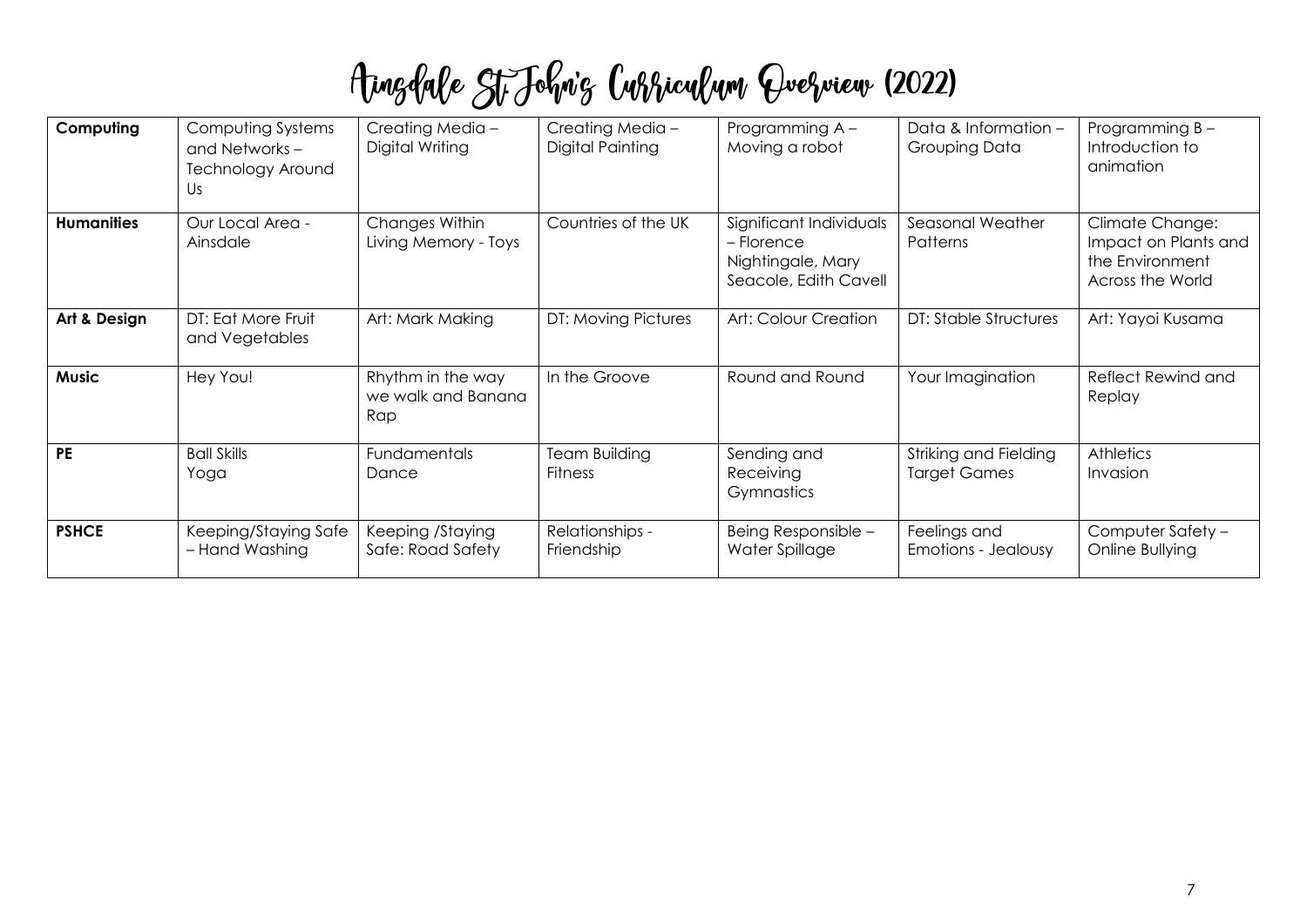| YEAR <sub>2</sub> | Autumn 1                                                                                         | <b>Autumn 2</b>                                                                                            | <b>Spring 1</b>                                                        | <b>Spring 2</b>                                                                                          | <b>Summer 1</b>                                                                                        | <b>Summer 2</b>                                                        |
|-------------------|--------------------------------------------------------------------------------------------------|------------------------------------------------------------------------------------------------------------|------------------------------------------------------------------------|----------------------------------------------------------------------------------------------------------|--------------------------------------------------------------------------------------------------------|------------------------------------------------------------------------|
| <b>English</b>    | Reading: Troll by Julia<br>Donaldson<br>Writing: Troll Swap,                                     | Reading: Above and<br><b>Below by Patricia</b><br><b>Hegarty</b>                                           | Reading: The<br>Dragonsitter by Josh<br>Lacey                          | Reading: Owen and<br>the Soldier by Lisa<br>Thompson                                                     | Reading: Fantastic Mr<br>Fox by Roald Dahl<br>Writing: The Last Wolf,                                  | Reading: Grimm's<br>Fairytales<br>Writing: Grandad's                   |
|                   | Leigh Hodgkinson<br>Outcome: Fiction -                                                           | Writing: The Owl Who<br>Was Afraid of the<br>Dark                                                          | Writing: Dragon<br>Machine, Helen<br>Ward                              | Writing: Major Glad,<br>Major Dizzy, Jan Oke                                                             | Mini Grey<br>Outcome: Letter-In                                                                        | Secret Giant, David<br>Litchfield                                      |
|                   | Story with focus on<br>characters                                                                | Outcome: Non-<br>chronological report<br>on owls                                                           | Outcome: Fiction -<br>Story with adventure<br>focus                    | Outcome: Recount -<br>Diary entry from<br>viewpoint of toy                                               | role as character<br>wanting to save trees                                                             | Outcome: Fiction-<br>Story with moral focus                            |
| <b>Maths</b>      | Number: Place value<br>Number: Addition<br>and subtraction                                       | Number: Addition<br>and subtraction<br>Measurement:<br>Money<br>Number:<br>Multiplication and<br>division  | Number:<br>Multiplication and<br>division<br><b>Statistics</b>         | Geometry: Properties<br>of shape<br>Number: Fractions                                                    | Measurement:<br>Length and height<br>Geometry: Position<br>and direction                               | Measurement: Time<br>Measurement: Mass,<br>capacity and<br>temperature |
| <b>Science</b>    | Living Things and their<br>Habitats                                                              | Animals, including<br>humans                                                                               | Animals, including<br>Humans                                           | Uses of Everyday<br>Materials                                                                            | Plants                                                                                                 | Plants                                                                 |
| <b>RE</b>         | The Bible. Why is it<br>such a special book?<br>Do people of other<br>faiths have holy<br>books? | Christmas. Why was<br>the birth of Jesus<br>such good news?<br>Why does Christmas<br>matter to Christians? | Jesus, Friend to<br>Everyone<br>What is the good<br>news Jesus brings? | Easter How do<br>symbols help us to<br>understand the story?<br>Why does Easter<br>matter to Christians? | Why is the Church a<br>special place for<br>Christians?<br>Where do people of<br>other faiths worship? | What happened at<br>the Ascension and<br>Pentecost?                    |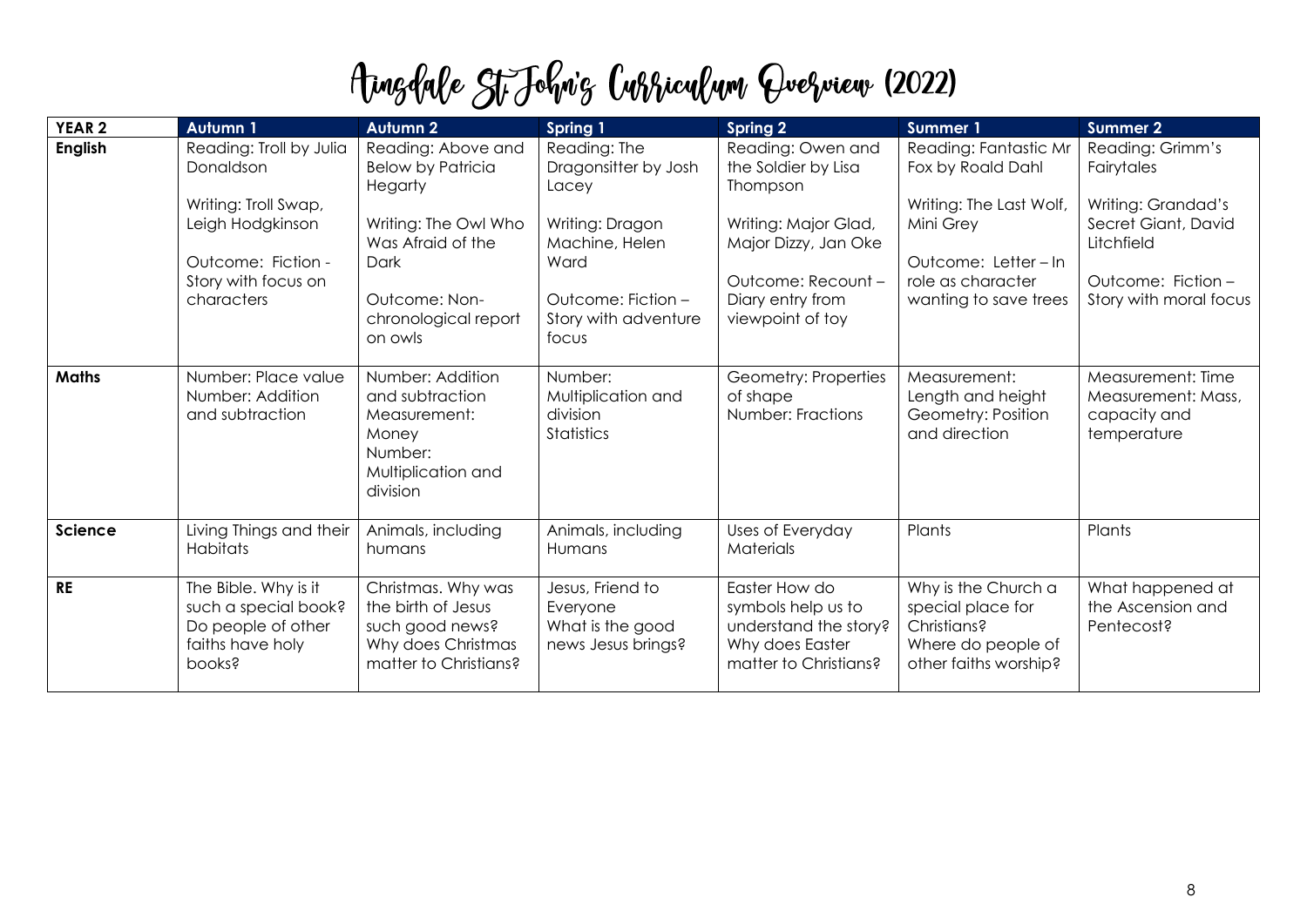| Computing         | Computing Systems<br>and Networks $-$ IT<br>Around Us | Creating Media -<br><b>Making Music</b>                 | Creating Media -<br>Digital Photography  | Programming A -<br>Robot Algorithms               | Data & Information -<br>Pictograms        | Programming $B - An$<br>Introduction to Quizzes                |
|-------------------|-------------------------------------------------------|---------------------------------------------------------|------------------------------------------|---------------------------------------------------|-------------------------------------------|----------------------------------------------------------------|
| <b>Humanities</b> | Our Local Area:<br>Southport                          | Events Beyond Living<br>Memory: Great Fire of<br>London | Oceans and<br>Continents of the<br>World | Local Significant<br>Events: Seaside<br>Holidays  | <b>Contrasting Country:</b><br>Kenya      | <b>Climate Change:</b><br>Impact on People<br>Across the World |
| Art & Design      | DT: Puppets                                           | Art: Henri Rousseau                                     | DT: Vehicles                             | Art: Self Portrait                                | DT: Pizzas                                | Art: Earth Art                                                 |
| <b>Music</b>      | Hands, feet, heart                                    | Ho, Ho, Ho                                              | I wanna play in a<br>band                | Zootime                                           | Friendship song                           | Reflect, Rewind and<br>Replay                                  |
| <b>PE</b>         | <b>Ball Skills</b><br><b>Fitness</b>                  | <b>Fundamentals</b><br>Gymnastics                       | Net and Wall Games<br>Dance              | Striking and Fielding<br>Yoga                     | Sending and<br>Receiving<br>Team Building | <b>Invasion Games</b><br><b>Athletics</b>                      |
| <b>PSHCE</b>      | Keeping/Staying Safe<br>- Tying Shoelaces             | Keeping/Staying<br>Healthy - Healthy<br>Eating          | Relationships - Body<br>Language         | Being Responsible -<br>Helping Someone in<br>Need | Feelings and Emotions<br>- Anger          | Computer Safety -<br>Image Sharing<br><b>Money Matters</b>     |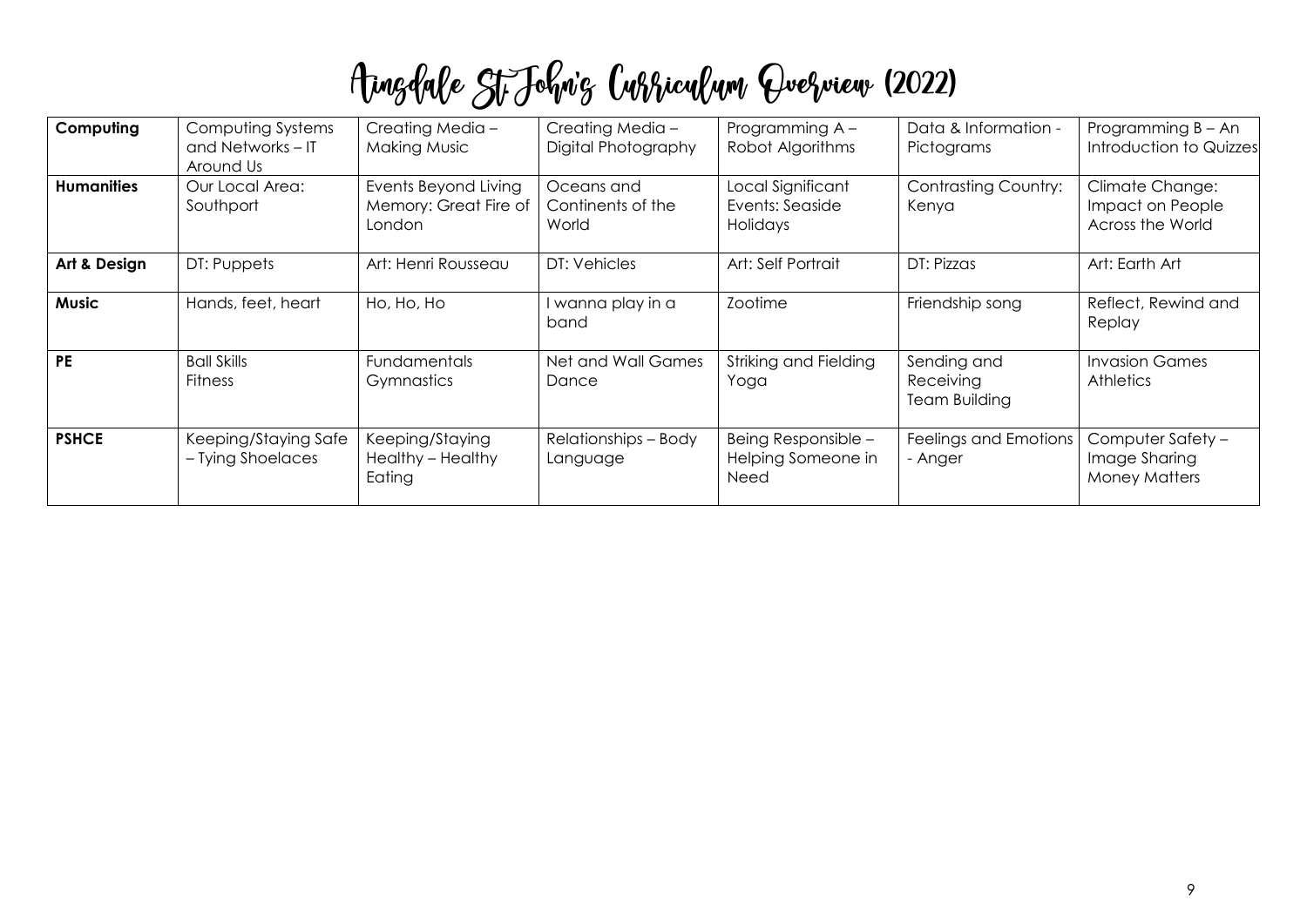| YEAR <sub>3</sub> | <b>Autumn 1</b>                                              | <b>Autumn 2</b>                                                               | Spring 1                                                                          | <b>Spring 2</b>                                                                                                   | <b>Summer 1</b>                                                                                 | Summer 2                                                                                              |
|-------------------|--------------------------------------------------------------|-------------------------------------------------------------------------------|-----------------------------------------------------------------------------------|-------------------------------------------------------------------------------------------------------------------|-------------------------------------------------------------------------------------------------|-------------------------------------------------------------------------------------------------------|
| <b>English</b>    | Reading: The Sea<br><b>Book by Charlotte</b><br>Milner       | Reading: Ice Palace<br>by Robert Swindells<br>Writing: Winter's Child,        | Reading: The Iron<br>Man, Ted Hughes<br>Writing: Stone Age                        | Reading: The Morning<br>I Met a Whale by<br>Michael Morpurgo                                                      | Reading: Illustrated<br>Atlas of Britain and<br>Ireland by Struan Reid                          | Reading: Egyptian<br>Cinderella by Shirley<br>Climo                                                   |
|                   | Writing: Seal Surfer,<br>Michael Foreman                     | Angela McAllister<br>Outcome: Fiction -                                       | Boy, Satoshi Kitamura<br>Outcome: Fiction -                                       | Writing: Big Blue<br><b>Whale, Nicola Davies</b>                                                                  | Writing: Journey,<br>Aaron Becker                                                               | Writing: Zeraffa<br>Giraffa, Dianne<br>Hofmeyr                                                        |
|                   | Outcome: Recount-<br>Letter in role                          | Story based on a fable                                                        | Story set in Stone Age                                                            | Outcome: Persuasion<br>- Leaflet on saving the<br>blue whale                                                      | Outcome: Story -<br><b>Based on Journey</b><br>using language of<br><b>Berlie Doherty</b>       | Outcome: Persuasion<br>- Tourism leaflet for<br>Paris/Egypt                                           |
| Maths             | Number: Place value<br>Number: Addition and<br>subtraction   | Number: Addition and<br>subtraction<br>Number: Multiplication<br>and division | Number: Multiplication<br>and division<br>Measurement: Money<br>Statistics        | Measurement: Length<br>and perimeter<br>Number: Fractions                                                         | Number: Fractions<br>Measurement: Time                                                          | Geometry: Properties<br>of shape<br>Measurement: mass<br>and capacity                                 |
| <b>Science</b>    | Animals including<br>Humans (Nutrition)<br>Forces (Surfaces) | Animals, including<br>Humans (Skeletons)                                      | Rocks, Soils and Fossils                                                          | Magnetism                                                                                                         | Light                                                                                           | Plants                                                                                                |
| <b>RE</b>         | Called by God<br>What is it like to follow<br>God?           | Harvest<br>Revisit Sukkot<br>Christmas,<br>God with us                        | Jesus the man<br>who changed<br>lives<br>What kind of<br>world did Jesus<br>want? | Exploring the<br>sadness and joy<br>of Easter<br>Why do Christians<br>call the day Jesus<br>died, Good<br>Friday? | What rules<br>should we<br>follow?<br>How can<br>following God<br>bring freedom<br>and justice? | Cont. What<br>rules should we<br>follow?<br>How can<br>following God<br>bring freedom<br>and justice? |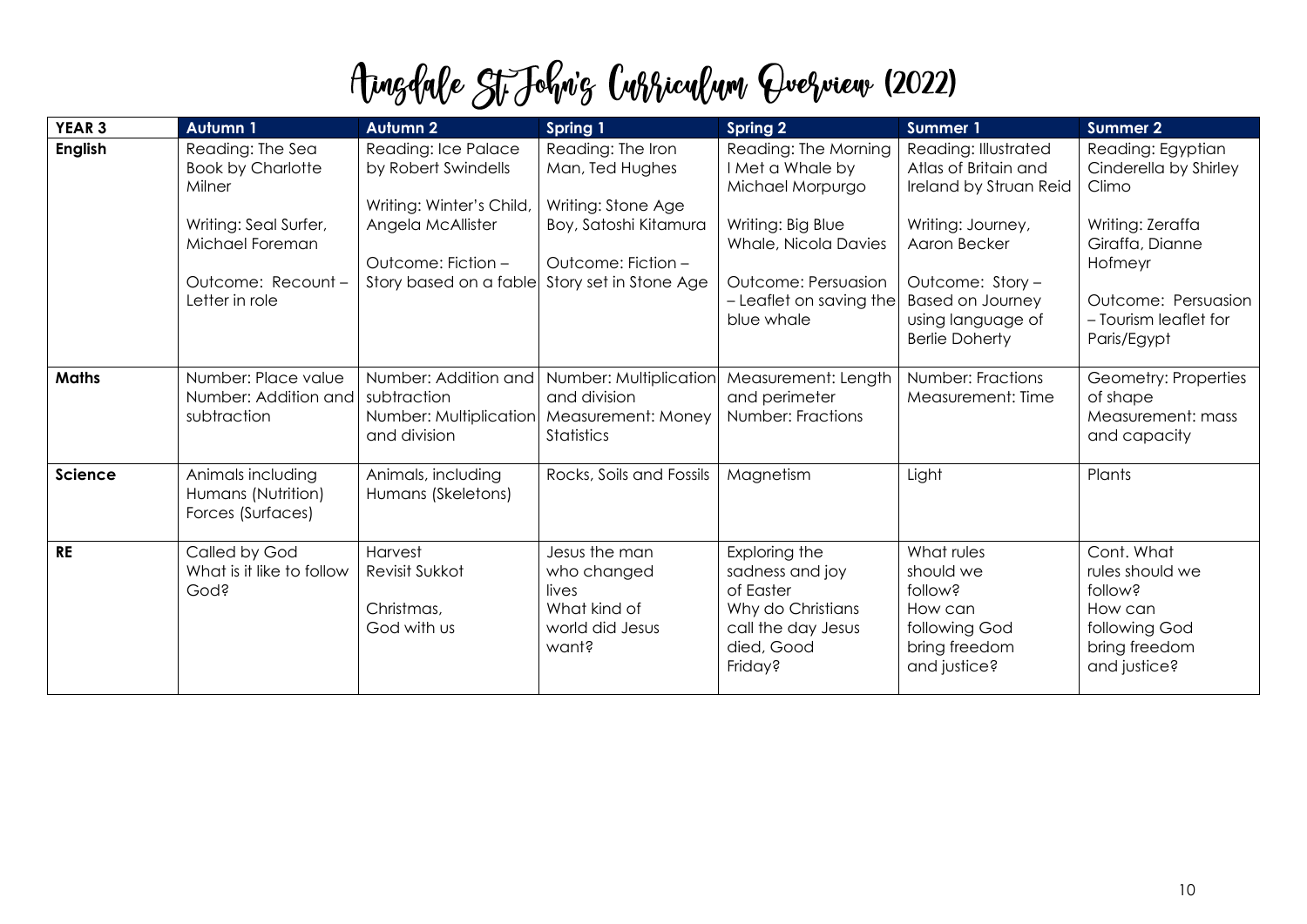| Computing         | Computing Systems<br>and Networks –<br>Connecting<br>Computers | Creating Media -<br>Animation         | Creating Media -<br>Desktop Publishing | Programming A -<br>Sequence in music           | Data & Information -<br><b>Branching databases</b> | Programming B-<br>Events & Actions                                      |
|-------------------|----------------------------------------------------------------|---------------------------------------|----------------------------------------|------------------------------------------------|----------------------------------------------------|-------------------------------------------------------------------------|
| <b>Humanities</b> | Our City: Liverpool                                            | Stone Age to Iron Age                 | <b>UK Cities and Counties</b>          | <b>Ancient Civilisations:</b><br>Ancient Egypt | Water                                              | <b>Climate Change:</b><br>Impact on Species<br>Across the World         |
| Art & Design      | Art: William Morris                                            | DT: Story Books                       | Art: Famous Buildings                  | DT: British Inventors                          | Art: Pointillism                                   | DT: Light Up Signs                                                      |
| <b>Music</b>      | Let Your Spirit Fly                                            | Glockenspiel Stage 1                  | Three Little Birds                     | The Dragon Song                                | <b>Bringing Us Together</b>                        | Reflect, Rewind and<br>Replay                                           |
| <b>PE</b>         | Football<br><b>Fundamentals</b>                                | Netball<br>Gymnastics                 | Dodgeball<br><b>Fitness</b>            | Tennis<br>Dance                                | Cricket<br>Swimming                                | <b>Athletics</b><br>Swimming                                            |
| <b>PSHCE</b>      | Keeping/Staying Safe<br>- Leaning Out of<br>Windows            | Keeping/Staying<br>Healthy - Medicine | Relationships - Touch                  | Being Responsible -<br>Stealing                | Feelings and Emotions<br>- Grief                   | Computer Safety -<br><b>Making Friends Online</b><br><b>Fire Safety</b> |
| Spanish           | I'm learning Spanish                                           | Greetings                             | l can                                  | Animals                                        | Little Red Riding Hood                             | Ice Creams                                                              |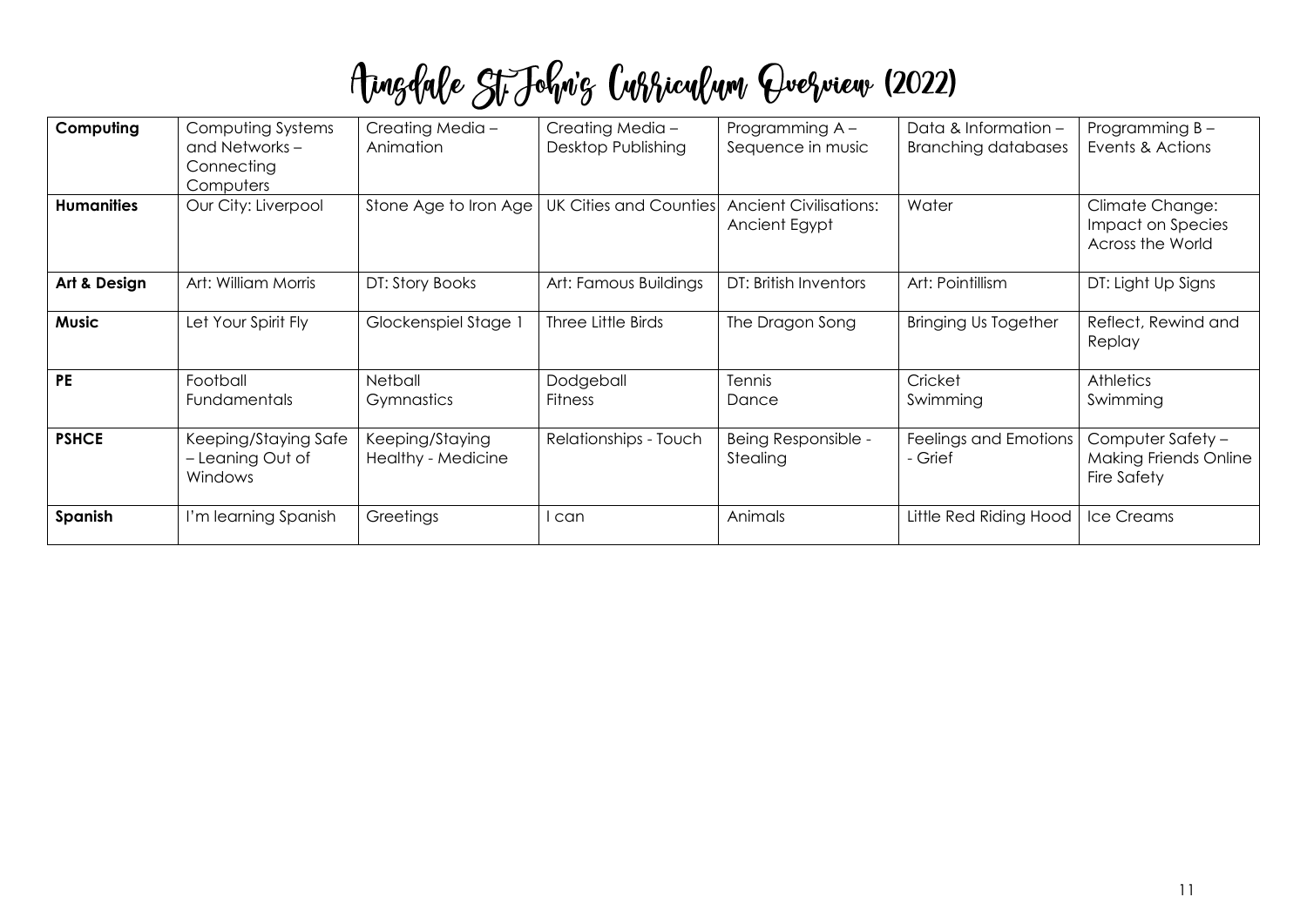

| <b>YEAR 4</b>  | Autumn 1                                                                                                                                                                          | <b>Autumn 2</b>                                                                                                                                            | Spring 1                                                                                                                                                   | <b>Spring 2</b>                                                                                                                                                 | <b>Summer 1</b>                                                                                                                                                                                                  | <b>Summer 2</b>                                                                                                                                                                  |
|----------------|-----------------------------------------------------------------------------------------------------------------------------------------------------------------------------------|------------------------------------------------------------------------------------------------------------------------------------------------------------|------------------------------------------------------------------------------------------------------------------------------------------------------------|-----------------------------------------------------------------------------------------------------------------------------------------------------------------|------------------------------------------------------------------------------------------------------------------------------------------------------------------------------------------------------------------|----------------------------------------------------------------------------------------------------------------------------------------------------------------------------------|
| <b>English</b> | Reading: A World Full<br>of Animal Stories: 50<br>Folk Tales and<br>Legends by Angela<br>McAllister<br>Writing: Gorilla,<br>Anthony Browne<br>Outcome: Fiction -<br>Fantasy story | Reading: The Train to<br>Impossible Places by<br>P.G. Bell<br>Writing: Leon and the<br>Place Between,<br>Graham Baker-Smith<br>Outcome: Recount -<br>Diary | Reading: DKfindout!<br>Volcanoes by Maria<br>Gill<br>Writing: Escape from<br>Pompeii, Christian Balit<br>Outcome: Fiction -<br><b>Historical narrative</b> | Reading: Ariki and the<br>Island of Wonders by<br>Nicola Davies<br>Writing: When the<br>Giant Stirred, Celia<br>Godkin<br>Outcome: Fiction -<br>Adventure story | Reading: Fantastically<br>Great Women who<br>Saved the Planet by<br>Kate Pankhurst<br>Writing: Where the<br>Forest Meets the Sea,<br>Jeannie Baker<br>Outcome: Information<br>board for rainforest<br>exhibition | Reading: A Myth-<br>Hunter's Travel Guide<br>by The Literacy<br>Company<br>Writing: Blue John,<br><b>Berlie Doherty</b><br>Outcome: Letters-<br>Explanation of cave<br>formation |
| <b>Maths</b>   | Number: Place value<br>Number: Addition and<br>subtraction                                                                                                                        | Measurement: Length<br>and perimeter<br>Number: Multiplication<br>and division                                                                             | Number: Multiplication<br>and division<br>Measurement: Area<br>Number: Fractions                                                                           | Number: Fractions<br>Number: Decimals                                                                                                                           | Number: Decimals<br>Measurement: Money<br>Measurement: Time                                                                                                                                                      | <b>Statistics</b><br>Geometry: Properties<br>of shape<br>Geometry: Position<br>and direction                                                                                     |
| <b>Science</b> | Animals, including<br>Humans                                                                                                                                                      | Electricity                                                                                                                                                | Sound                                                                                                                                                      | Living Things and their<br>Habitats                                                                                                                             | Scientific Exploration                                                                                                                                                                                           | <b>States of Matter</b>                                                                                                                                                          |
| <b>RE</b>      | God, David and the<br>Psalms                                                                                                                                                      | Christmas, Exploring<br>the Symbolism of Light<br>Hannukah                                                                                                 | Jesus, Son of God<br>Shabbat                                                                                                                               | Exploring Easter as a<br>story of betrayal and<br>trust. What do other<br>faiths say about<br>forgiveness?                                                      | Are all Churches the<br>same? Sacred places,<br>do people worship<br>God in the same way?                                                                                                                        | What is Prayer?<br>How do people of<br>other faiths pray?                                                                                                                        |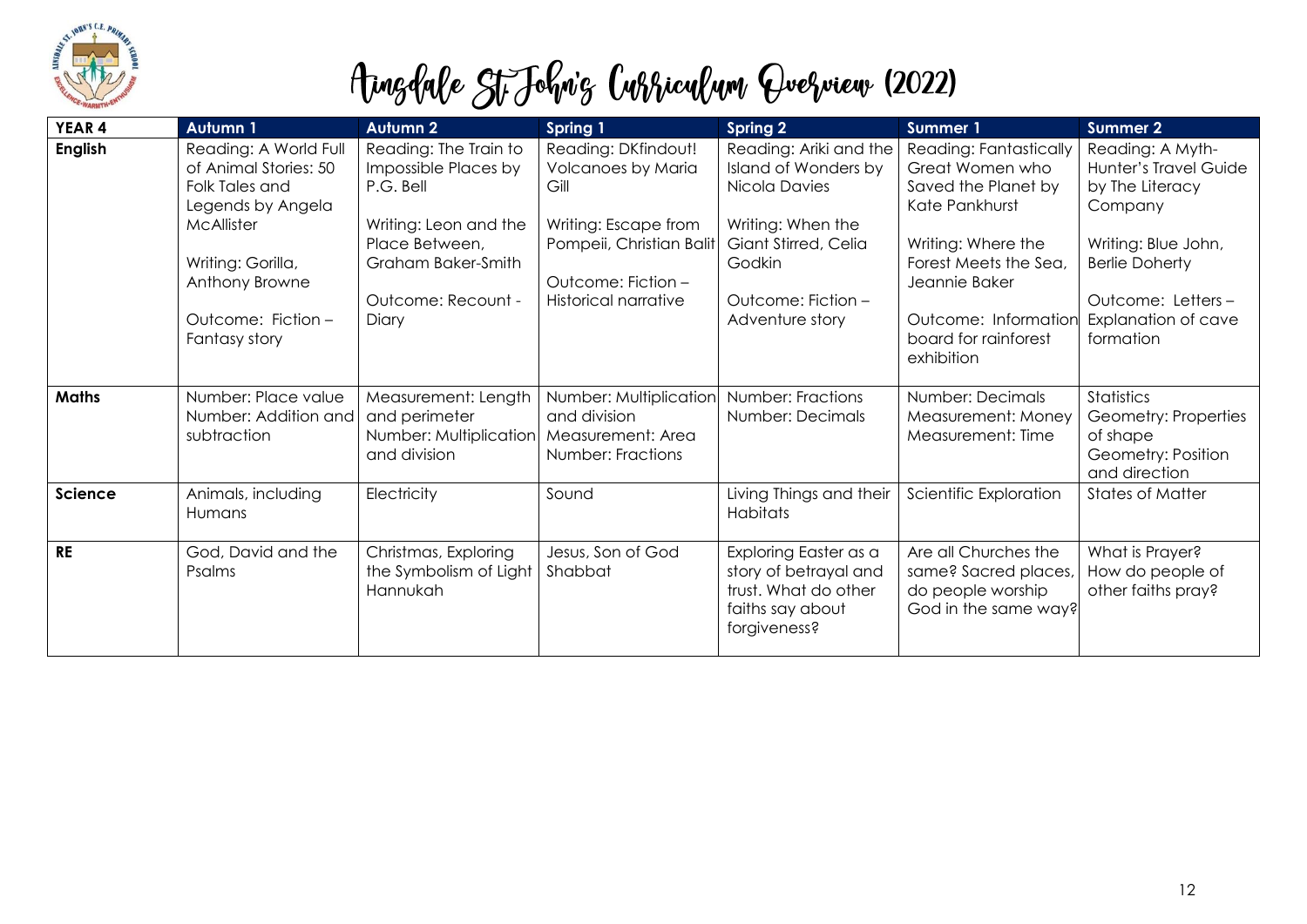| Computing         | Computing Systems<br>and Networks - The<br>Internet | Creating Media -<br>Audio Editing              | Creating Media -<br>Photo Editing          | Programming A -<br>Repetition in shapes       | Data & Information -<br>Data logging                                        | Programming B -<br>Repetition in games                                                            |
|-------------------|-----------------------------------------------------|------------------------------------------------|--------------------------------------------|-----------------------------------------------|-----------------------------------------------------------------------------|---------------------------------------------------------------------------------------------------|
| <b>Humanities</b> | Comparison of<br>Liverpool and Chester              | Roman Empire and<br>Impact on Britain          | <b>Extreme Earth</b>                       | Anglo-Saxons and<br>Scots                     | Rainforests                                                                 | <b>Climate Change:</b><br>Current Loss of<br><b>Biodiversity</b>                                  |
| Art & Design      | Art: Plant Art                                      | DT: Seasonal Stockings                         | Art: Sonia Delaunay                        | DT: Mini Greenhouses                          | Art: Recycled Art                                                           | DT: Seasonal Food                                                                                 |
| <b>Music</b>      | Mama Mia                                            | Glockenspiel 2                                 | Stop!                                      | Lean on Me                                    | Blackbird                                                                   | Reflect, Rewind and<br>Replay                                                                     |
| <b>PE</b>         | <b>Fitness</b><br>Swimming                          | <b>Basketball</b><br>Swimming                  | Hockey<br>Gymnastics                       | Dodgeball<br><b>OAA</b>                       | Tennis<br>Dance                                                             | <b>Athletics</b><br>Yoga                                                                          |
| <b>PSHCE</b>      | Keeping/Staying Safe<br>- Cycle Safety              | Keeping/Staying<br>Healthy - Healthy<br>Living | Growing and<br>Changing -<br>Relationships | Being Responsible -<br>Coming Home on<br>Time | Feelings and Emotions<br>- Jealousy<br>Computer Safety -<br>Online Bullying | The Working World -<br>Chores at Home<br>A World Without<br>Judgement – Breaking<br>Down Barriers |
| Spanish           | Presenting Myself                                   | The Classroom                                  | The Family                                 | At the Cafe                                   | Goldilocks and the<br>Three Bears                                           | Do you have Pet?                                                                                  |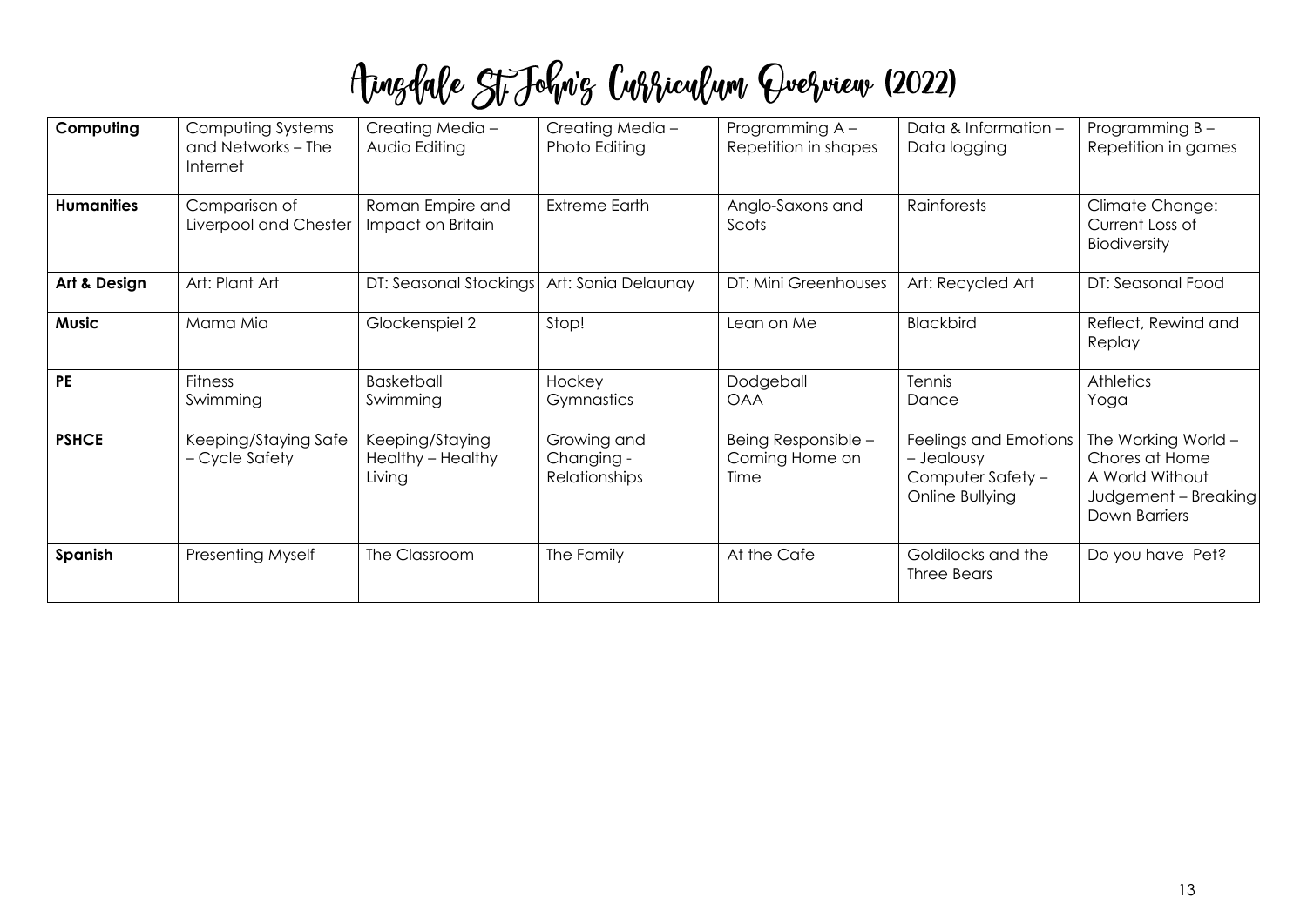

| YEAR 5         | <b>Autumn 1</b>                                                                                                                                                    | <b>Autumn 2</b>                                                                                                                                  | <b>Spring 1</b>                                                                                                                                     | <b>Spring 2</b>                                                                                                                       | Summer 1                                                                                                                                                   | Summer 2                                                                                                                                                                   |
|----------------|--------------------------------------------------------------------------------------------------------------------------------------------------------------------|--------------------------------------------------------------------------------------------------------------------------------------------------|-----------------------------------------------------------------------------------------------------------------------------------------------------|---------------------------------------------------------------------------------------------------------------------------------------|------------------------------------------------------------------------------------------------------------------------------------------------------------|----------------------------------------------------------------------------------------------------------------------------------------------------------------------------|
| <b>English</b> | Reading: Goodnight<br>Stories for Rebel Girls,<br>Elena Favilli<br>Writing: Queen of the<br>Falls, Chris Van<br>Allsburg<br>Outcome: Recount-<br>Series of Diaries | Reading: Hansel and<br>Gretel by Neil Gaiman<br>Writing: The Lost<br>Happy Endings, Carol<br>Ann Duffy<br>Outcome: Fiction -<br>Traditional tale | Reading: Odd and the<br>Frost Giants by Neil<br>Gaiman<br>Writing: Arthur and the<br>Golden Rope, Joe<br>Todd-Stanton<br>Outcome: Fiction -<br>Myth | Reading: Planet<br>Unknown by Shawn<br>Wang (film)<br>Writing: The Darkest<br>Dark, Chris Hadfield<br>Outcome: Recount -<br>Biography | Reading: The Last Wild<br>by Piers Torday<br>Writing: The Paperbag<br>Prince, Colin<br>Thompson<br>Outcome: Persuasion/<br>Information - Hybrid<br>leaflet | Reading: African Tales:<br>A Barefoot Collection<br>by Gcina Mhlophe<br>and Rachel Griffin<br>Writing: The Hunter,<br>Paul Geraghty<br>Outcome: Fiction -<br>Journey story |
| <b>Maths</b>   | Number: Place value<br>Number: Addition and<br>subtraction<br>Statistics                                                                                           | Number: Multiplication<br>and division<br>Measurement:<br>Perimeter and area                                                                     | Number: Multiplication<br>and division<br>Number: Fractions                                                                                         | Number: Fractions<br>Number: Decimals<br>and percentages                                                                              | Number: Decimals<br>Geometry: Properties<br>of shape                                                                                                       | Geometry: Position<br>and direction<br>Measurement:<br>Converting units<br>Measurement: Volume                                                                             |
| Science        | Living Things and their<br>Habitats                                                                                                                                | Animals, including<br>Humans                                                                                                                     | Properties and<br><b>Changes of Materials</b>                                                                                                       | Earth and Space                                                                                                                       | Forces                                                                                                                                                     | Revision/Consolidation                                                                                                                                                     |
| <b>RE</b>      | How and why do<br>Christians read the<br>bible?                                                                                                                    | <b>Christmas: The Gospels</b><br>of Matthew and Luke                                                                                             | Jesus the teacher                                                                                                                                   | Why do Christians<br>believe that Easter is a<br>celebration of victory?                                                              | Exploring the lives of<br>significant women in<br>the Old Testament                                                                                        | Daniel<br>Pentecost: What<br>happened next?                                                                                                                                |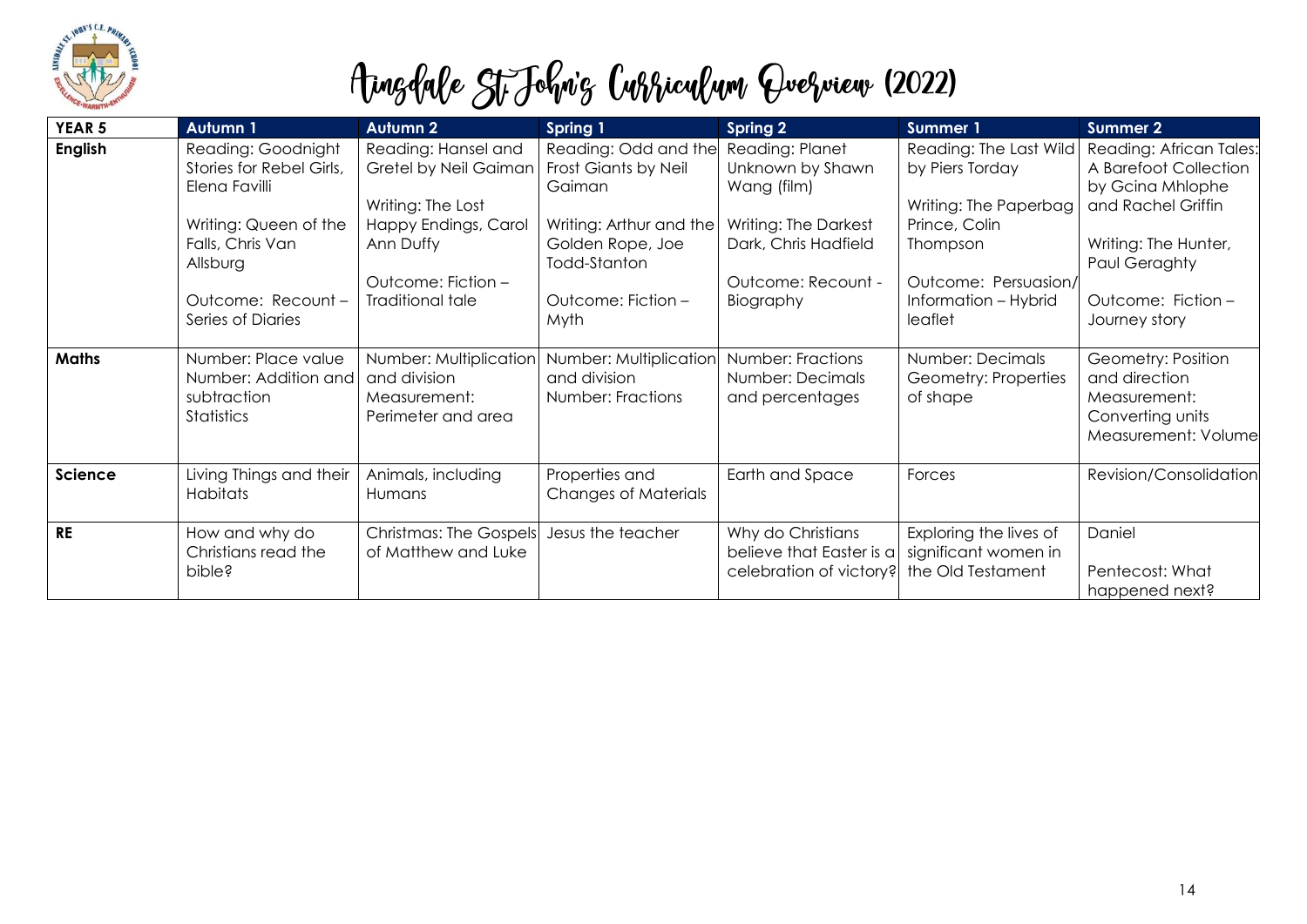| Computing         | Computing Systems<br>and Networks -<br>Sharing Information | Creating Media -<br><b>Vector Drawing</b>                                 | Programming A -<br>Selection in physical<br>computing   | Creating Media -<br>Video Editing             | Data & Information -<br>Flat-file databases                             | Programming B-<br>Selection in quizzes                                   |
|-------------------|------------------------------------------------------------|---------------------------------------------------------------------------|---------------------------------------------------------|-----------------------------------------------|-------------------------------------------------------------------------|--------------------------------------------------------------------------|
| <b>Humanities</b> | Mapwork skills                                             | Viking Invasion of<br>England                                             | European Study:<br>Russia                               | Ancient Greece and<br>their Influence         | Trade Links and<br>Economy                                              | Climate Change:<br>Impact on Ecosystems<br>Local and Across the<br>World |
| Art & Design      | Art: Chinese Art                                           | DT: Building Bridges                                                      | Art: Frida Khalo                                        | DT: Chinese Inventions                        | Art: Street Art                                                         | DT: Fashions and Styles                                                  |
| <b>Music</b>      | Livin' on a prayer<br>Charanga                             | <b>Christmas Production</b>                                               | Liverpool Philharmonic<br>Scheme for Schools<br>Concert | The Fresh Prince of Bel<br>Air<br>Charanga    | Dancing in the Street<br>Charanga                                       | Make you feel my love<br>Reflect, Rewind and<br>Replay<br>Charanga       |
| <b>PE</b>         | <b>Basketball</b><br><b>Fitness</b>                        | <b>Netball</b><br>Gymnastics                                              | Dodgeball<br>Swimming                                   | Football<br>Swimming                          | Cricket<br>Dance                                                        | Athletics<br>Yoga                                                        |
| <b>PSHCE</b>      | Keeping/Staying Safe<br>- Peer Pressure                    | Keeping/Staying<br>Healthy - Smoking<br>Growing and<br>Changing - Puberty | Feelings and Emotions<br>- Anger                        | Being Responsible -<br>Looking out for Others | Computer Safety -<br>Image Sharing<br>The Working World -<br>Enterprise | A World Without<br>Judgement - Inclusion<br>and Acceptance               |
| Spanish           | What is the date?                                          | Clothes                                                                   | Family                                                  | My Home                                       | The Planets                                                             | The Weather                                                              |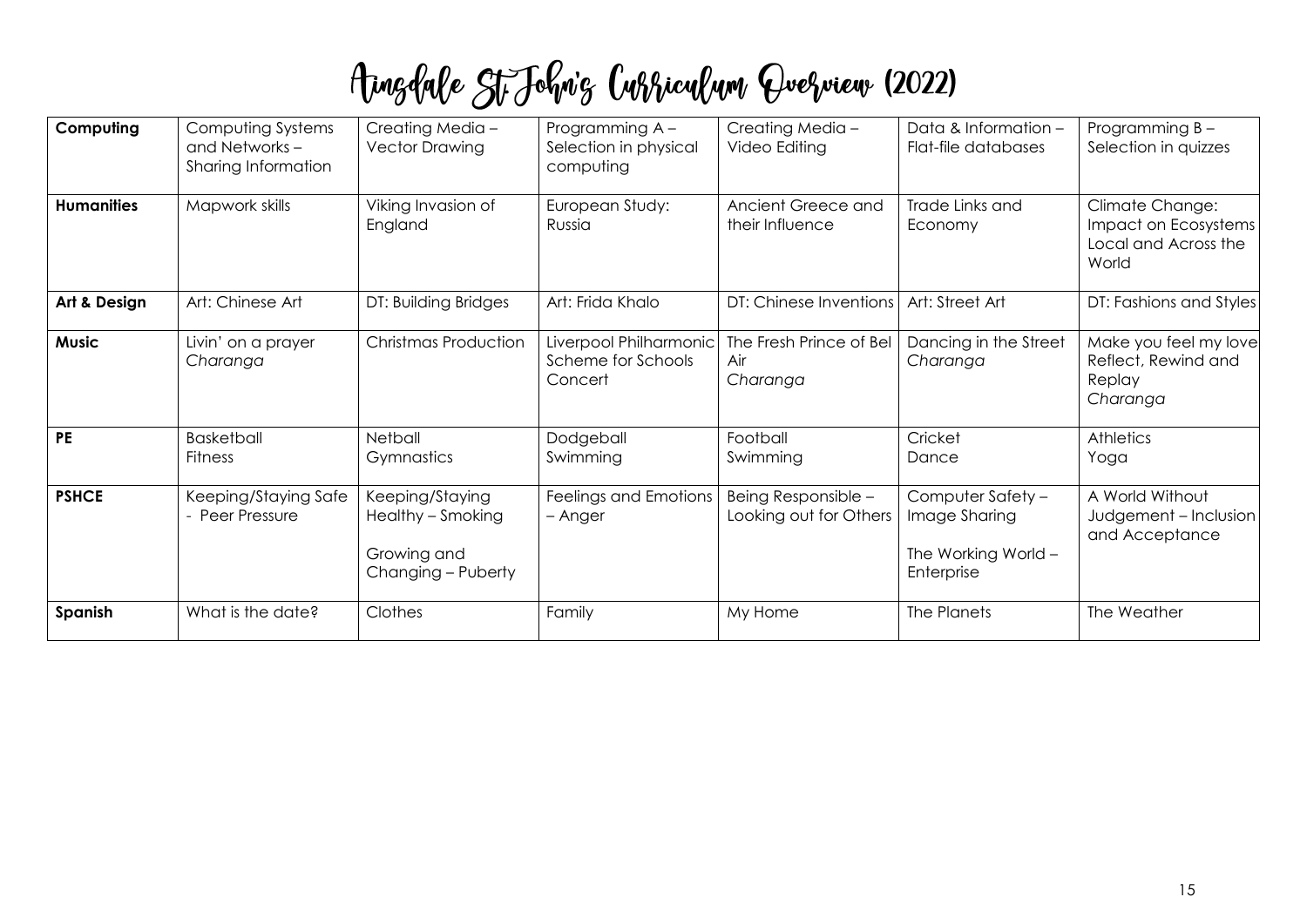

| YEAR 6       | <b>Autumn 1</b>                                                                                                                                                                 | <b>Autumn 2</b>                                                                                                                                                           | <b>Spring 1</b>                                                                                                                                      | <b>Spring 2</b>                                                                                                                    | <b>Summer 1</b>                                                                                                                    | <b>Summer 2</b>                                                                                                                     |
|--------------|---------------------------------------------------------------------------------------------------------------------------------------------------------------------------------|---------------------------------------------------------------------------------------------------------------------------------------------------------------------------|------------------------------------------------------------------------------------------------------------------------------------------------------|------------------------------------------------------------------------------------------------------------------------------------|------------------------------------------------------------------------------------------------------------------------------------|-------------------------------------------------------------------------------------------------------------------------------------|
| English      | Reading: Poems<br>from the Second<br>World War selected<br>by Gaby Morgan<br>Writing: Star of Hope,<br>Star of Fear, Jo<br>Hoestlandt<br>Outcome: Recount-<br>Series of Diaries | Reading: Jungle<br><b>Book by Rudyard</b><br>Kipling<br>Writing: Can we Save<br>the Tiger? Martin<br><b>Jenkins</b><br>Outcome: Hybrid-<br>Information and<br>explanation | Reading: The Happy<br>Prince and Other<br>Tales by Oscar Wilde<br>Writing: Selfish Giant,<br>Oscar Wilde<br>Outcome: Classic<br>fiction, Explanation | Reading: The Explorer<br>by Katherine Rundell<br>Writing: Jemmy<br><b>Button, Alix Barzelay</b><br>Outcome: Recount -<br>Biography | Reading: Great<br>Adventurers by<br>Alistair Humphreys<br>Writing: Manfish,<br>Jennifer Berne<br>Outcome:<br>Biography/Hybrid text | Reading: Sky Chasers<br>by Emma Carroll<br>Writing: Sky Chasers,<br>Emma Carroll<br>Outcome: Narrative<br>fiction,<br>Autobiography |
| <b>Maths</b> | Number: Place value<br>Number: Addition,<br>subtraction,<br>multiplication and<br>division                                                                                      | Number: Addition,<br>subtraction,<br>multiplication and<br>division<br>Number: Fractions<br>Geometry: Position<br>and direction                                           | Number: Decimals<br>Number:<br>Percentages<br>Number: Algebra                                                                                        | Measurement:<br>Converting units<br>Measurement:<br>Perimeter, area and<br>volume<br>Number: Ratio                                 | <b>Statistics</b><br>Geometry: Properties<br>of shape                                                                              | Consolidation and<br>projects                                                                                                       |
| Science      | Animals, including<br><b>Humans</b>                                                                                                                                             | Living Things and their<br>Habitats                                                                                                                                       | Light                                                                                                                                                | Evolution and<br>Inheritance                                                                                                       | Electricity                                                                                                                        | Revision/Transition                                                                                                                 |
| <b>RE</b>    | Life as a Journey                                                                                                                                                               | How do Christians<br>prepare for<br>Christmas?                                                                                                                            | Why do Christians<br>celebrate the<br>Eucharist?<br>Why is the Exodus<br>such a significant<br>event?                                                | Who was Jesus?<br>Ascension and<br>Pentecost                                                                                       | <b>Ideas About God</b>                                                                                                             | People of Faith                                                                                                                     |